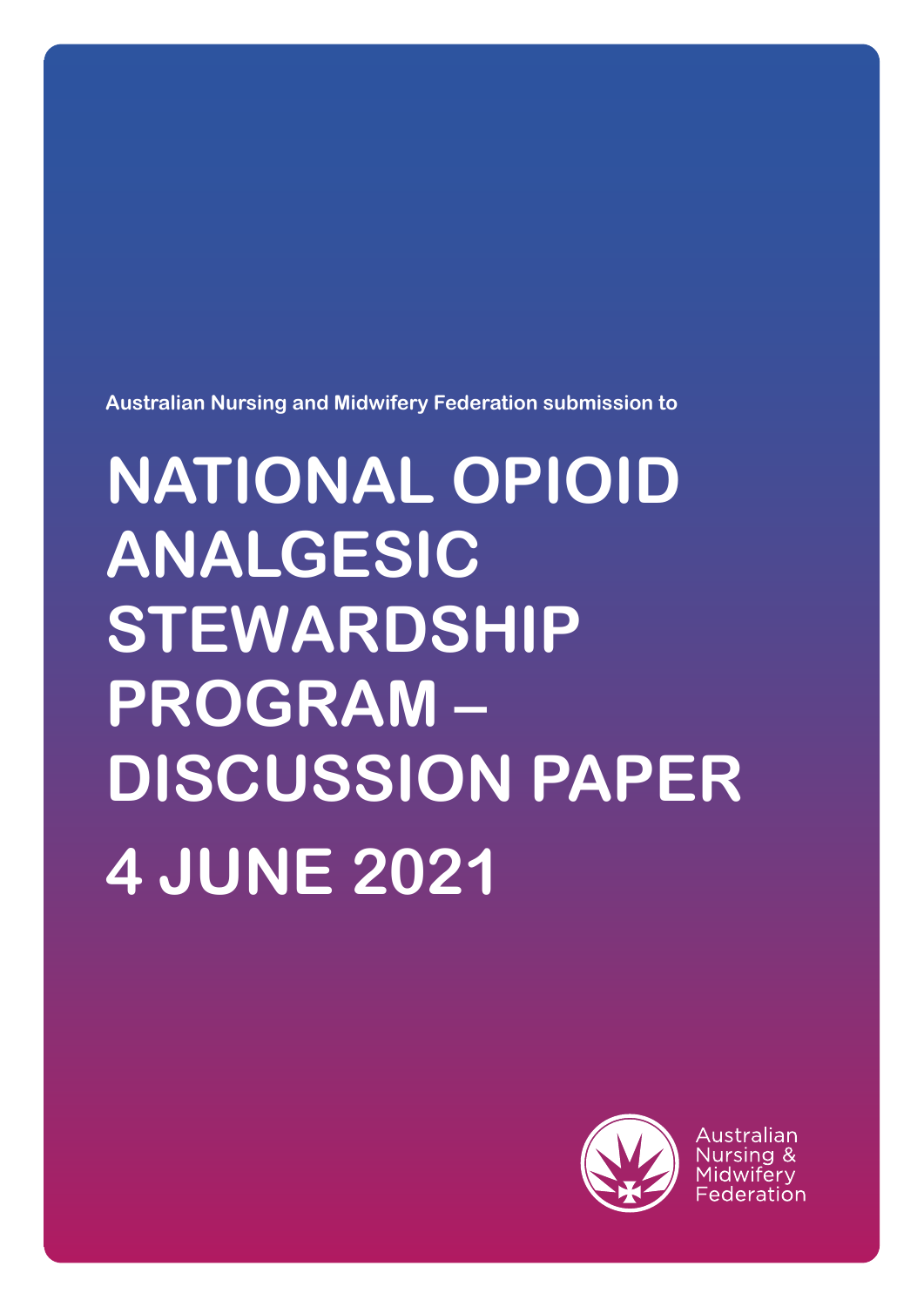

Australian Nursing and Midwifery Federation / **National Opioid Analgesic Stewardship Program Discussion Paper**

**Annie Butler Federal Secretary**

**Lori-anne Sharp Assistant Federal Secretary**

**Australian Nursing and Midwifery Federation Level 1, 365 Queen Street, Melbourne VIC 3000 T: 03 9602 8500 F: 03 9602 8567 E: anmffederal@anmf.org.au W: www.anmf.org.au**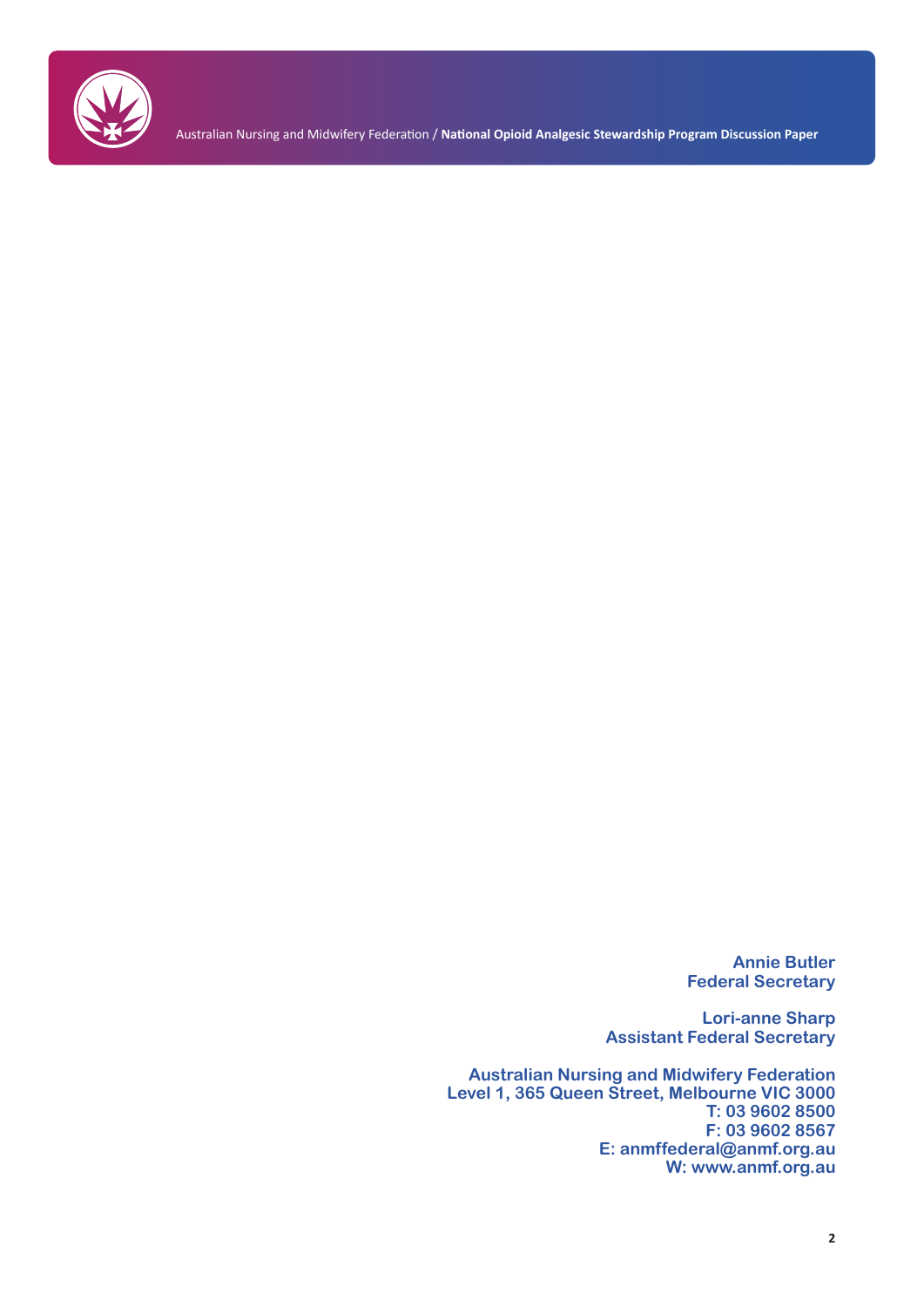

# **INTRODUCTION**

The Australian Nursing and Midwifery Federation (ANMF) is Australia's largest national union and professional nursing and midwifery organisation. In collaboration with the ANMF's eight state and territory branches, we represent the professional, industrial and political interests of more than 300,000 nurses, midwives and carers across the country.

Our members work in the public and private health, aged care and disability sectors across a wide variety of urban, rural and remote locations. We work with them to improve their ability to deliver safe and best practice care in each and every one of these settings, fulfil their professional goals and achieve a healthy work/life balance.

Our strong and growing membership and integrated role as both a professional and industrial organisation provide us with a complete understanding of all aspects of the nursing and midwifery professions and see us uniquely placed to defend and advance our professions.

Through our work with members we aim to strengthen the contribution of nursing and midwifery to improving Australia's health and aged care systems, and the health of our national and global communities.

The ANMF appreciates this opportunity to provide comment on the Australian Commission on Safety and Quality in Healthcare's (ACSQHC) *National Opioid Analgesic Stewardship Program Discussion Paper*, which contributes to other measures to reduce inappropriate prescribing of opioid analgesics, including regulatory reforms and the introduction of real-time prescription monitoring. We acknowledge the serious impact opioid over-prescription and misuse has on people's lives, and support both the measures that have already been introduced, and those proposed in the discussion paper.

In addition to the harms identified in the discussion paper's introduction, we note a growing body of research over the past five years indicating that abnormal pain sensitivity caused by opioid use (opioid-induced hyperalgesia) can last for months after receiving opioids,<sup>1</sup> and people with chronic pain have improved function and reduced pain with opioid cessation.<sup>2</sup> While the discussion paper's focus is on measures to reduce the introduction of opioid analgesics, to be fully effective in addressing opioid overuse, a prescribing framework must also include measures for people experiencing and at risk of chronic pain.

We acknowledge that the discussion paper explores opioid prescribing in the context of health sector areas of highest use (emergency departments, perioperative and surgical services) and prescriber education and training. To avoid repetition, our response relates to the document as a whole rather than addressing the discussion questions by section.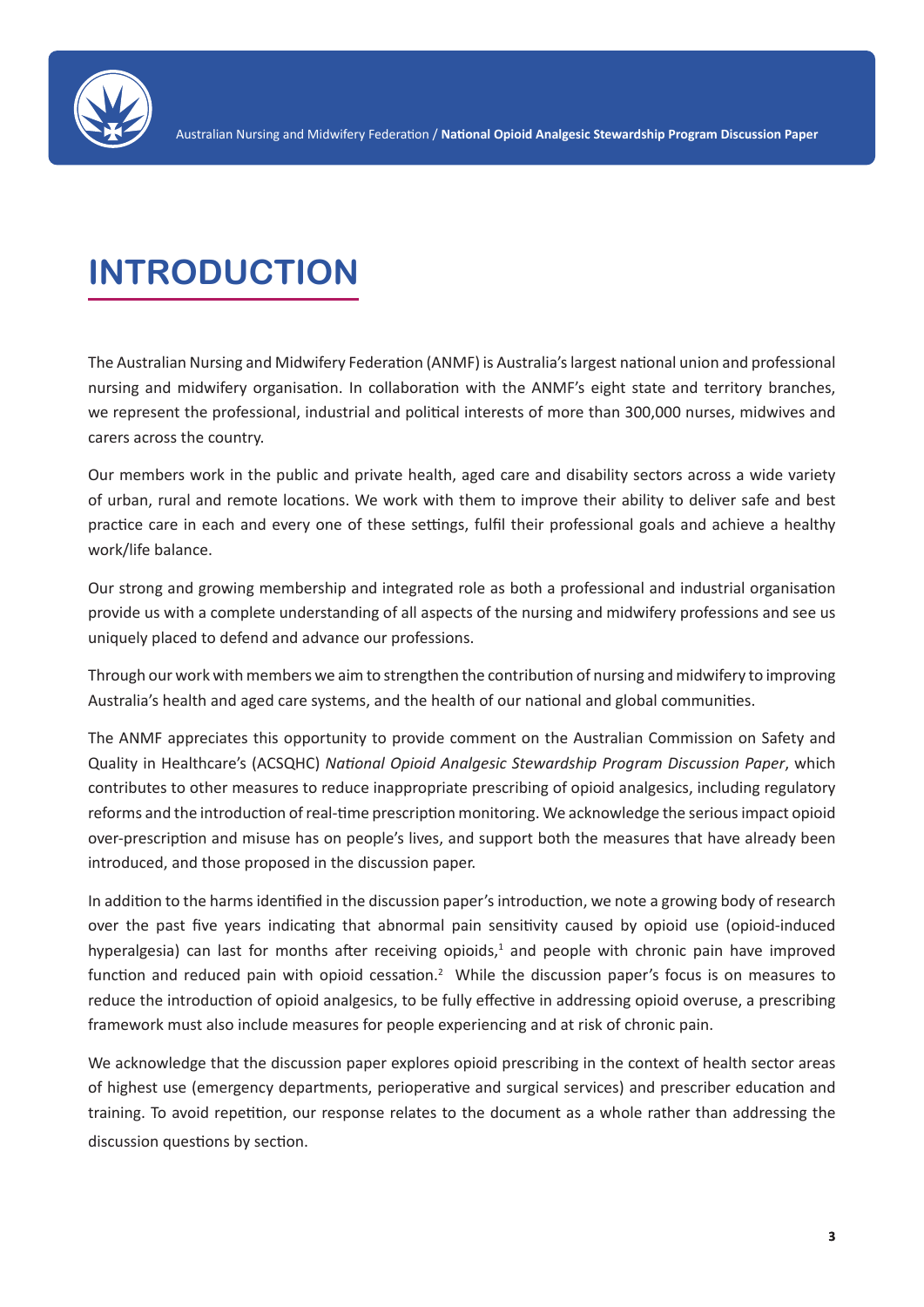

### **1. What are the system-wide challenges that need to be addressed?**

#### *Funding models*

The healthcare landscape has changed over the past century, from a predominant focus on treating and managing acute and emergent issues to managing and minimising the effects of chronic conditions, including chronic pain. This has not been well reflected in healthcare funding, which continues to be directed to hospital care and acute illness or exacerbation over continuity of care models. Although the Medical Benefits Schedule Review Taskforce (MBSRT) recommended the introduction of a greater range of long consultations, general practitioners are still financially advantaged by multiple short consultations (which facilitate assessment and prescription) than fewer, longer consultations<sup>3</sup> (allowing holistic evaluation, discussion, and an opportunity to discuss multiple options). As a consequence, some people present to emergency departments once their symptoms become unbearable.<sup>4</sup>

### *Pressured and under-resourced acute health care services*

With rising demands on acute health care services, as evidenced by recent reports of ambulance ramping outside hospital emergency departments, long wait lists for elective surgery and increasing hospital admissions, the health care system is under extreme pressure to expedite patient discharge in order to accept new admissions. This directly impacts on patient care and pain management across the clinical areas identified in the discussion paper.

In emergency departments, people are experiencing long wait times which may increase patient stress and agitation, which in turn worsens perceptions of pain.<sup>56</sup> Due to demands on health services there is also a structural emphasis on sorting patients who need admission from those who can be discharged from the department. This results in assessments aimed at rapid resolution, increases the pressure on prescribers to write a prescription for analgesia and discharge the patient for primary care follow up, with little time for appropriate discharge planning and education.

In post-surgical wards, an emphasis on shorter hospital stays condenses the period of time patients receive skilled assessment and management of pain, as well as discharge planning and education for pain medication cessation. It also increases the pressure on prescribers to write a prescription for analgesia and discharge the patient for primary care follow up. This is compounded by routine prescription by case presentation rather than individualised care. Subsequently, the system contributes to excess opioids in the community, a reliance on opioid prescribing at the time of discharge and poor pain management planning and oversight for individuals.

### *Public expectation*

In addition to the time pressures that make a quick prescription appealing, particularly in emergency departments but also in general practice, many people expect and prefer medication to less immediate, more time consuming interventions, even if these are more effective and have fewer adverse reactions. Health practitioners are educated about the fundamentals of appropriate opiate prescribing however the public are less aware of the risks of prescribed opioid use.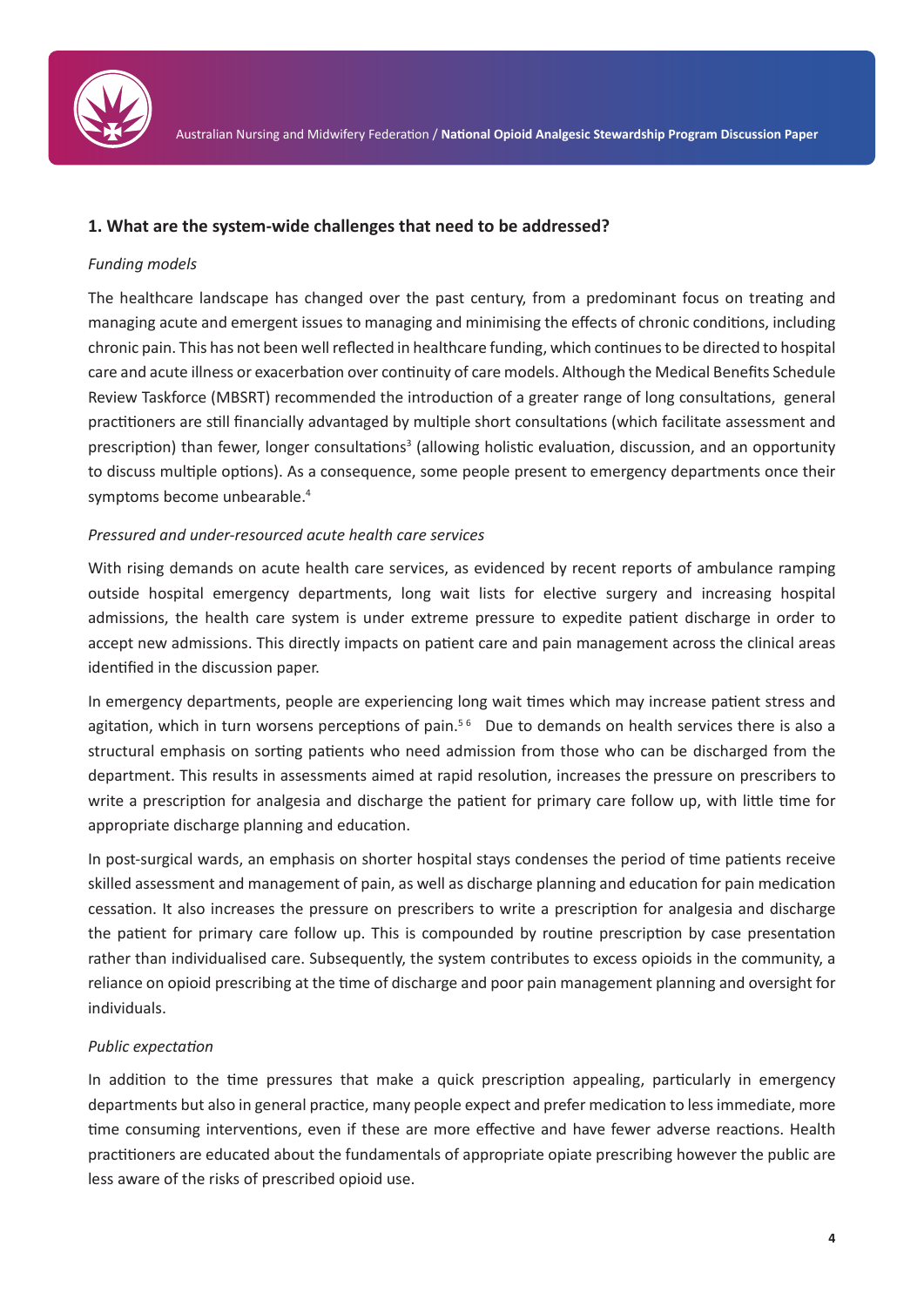

# **2. What are the gaps that inhibit achieving positive patient outcomes?**

### *Funding structures*

Non-pharmacological modalities that take more time but more effectively address pain, including supported exercise programs and therapeutic massage, are often not recognised or poorly funded through Medicare. While some of these are partially covered by private health insurance policies, this depends on the level of coverage and frequency of need. As of 2019, 53% of adults in Australia had some form of general treatment health insurance cover,<sup>7</sup> but this figure is steadily falling, with a recent report predicting the industry is in decline.<sup>8</sup> Without mass funding for holistic, evidence-based alternatives, this funding paradigm will continue to channel people with pain to emergency departments and pharmacological resolution.

# *Insufficient services*

Even for people who have the means to seek comprehensive management of chronic or intractable pain, there are very few health practitioners specialising in chronic pain, even in major metropolitan areas. This means long wait times for both an initial consultation and follow up appointments to review progress.

Apart from emergencies (ambulances and emergency departments), there are few health care services available outside business hours. Telephone triage programs like Victoria's Nurse On-call are useful for advising people about whether they can delay seeking healthcare until an appropriate health practitioner is available, but are not equipped to provide the kind of support needed to avoid presentation to a hospital.

As noted under the heading 'pressured and under-resourced acute health care services,' multiple factors can affect the perception of pain. These include comorbidities that range from physical symptoms (for example, nausea) to concomitant mental ill-health. Inadequate mental health services, particularly for non-acute and complex needs, contribute to both increased perception of pain and to longer wait times in emergency departments.

# **3. What is considered best practice in 2021?**

### What works and should be done more?

### *Education*

While most health practitioners are aware of the both the short-term physical risks of opioids and the potential for dependency and misuse, the relationship between opioid use and increased pain is not as well known. Information regarding these risks should be made available to prescribers, along with posters designed for patients.

Education for health practitioners who are non-prescribers is also important as they are often involved in, or lead, pain assessment, medication administration, discharge and patient education components of care. This includes improving early career management of high risk medications through changes to final year of undergraduate education, training and induction processes, continuing professional development and mentoring of newly graduated health practitioners through specific graduate supported positions in the acute health sector.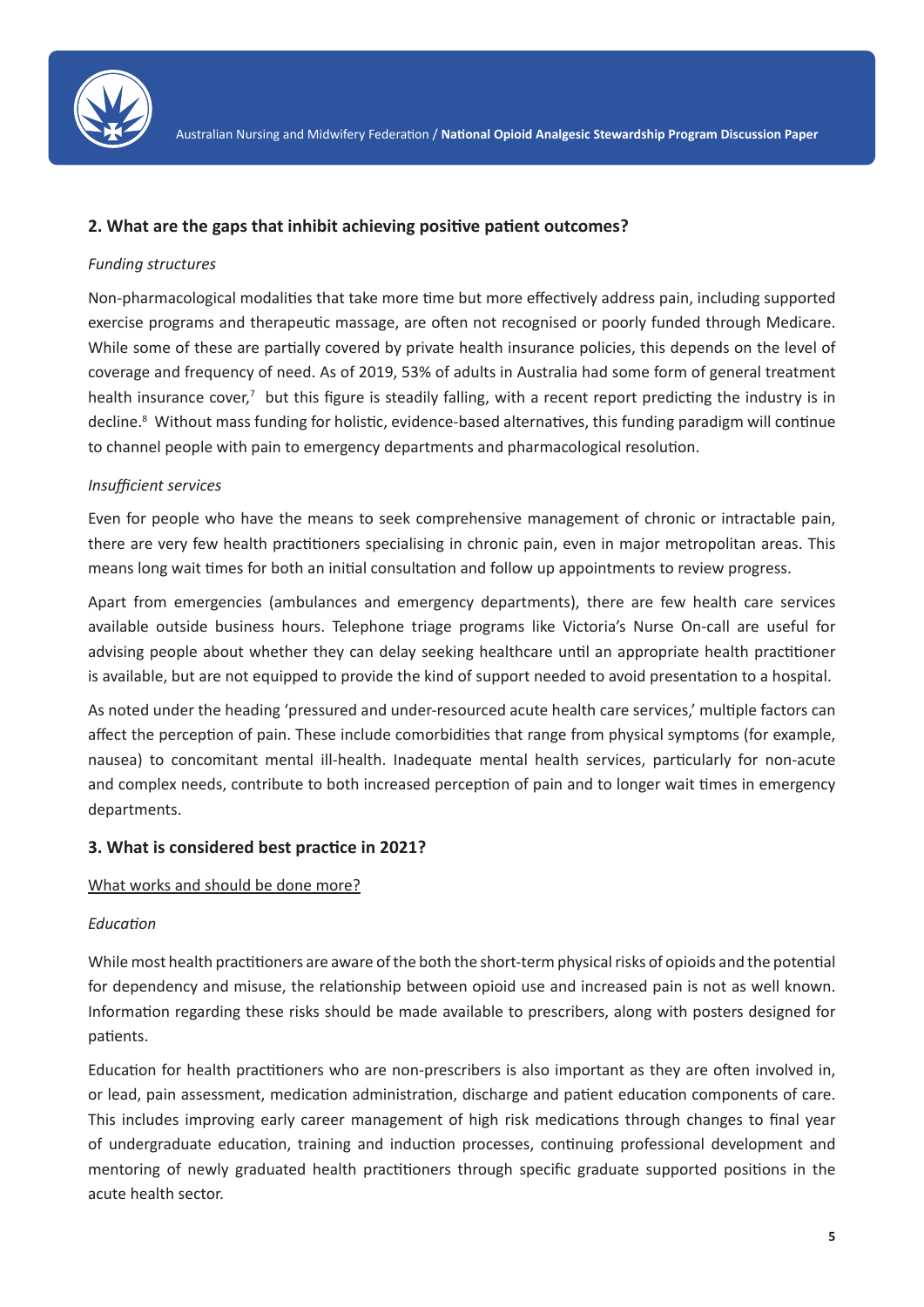

An education campaign to change public perception to prescribed opioid use should include the message that the aim of analgesia is not to eliminate pain, which in many cases may not be possible, but to reduce it to a level that the person can tolerate.

# *Nurse practitioners*

The ANMF strongly support further expansion of the nurse practitioner (NP) role in emergency departments and walk-in community clinics in relation to pain management and prescribing. NPs manage episodes of care, including wellness-focussed care, as a primary provider of care in collaborative teams. They are therefore well-placed to care for individuals experiencing pain and would ably bridge existing gaps in patient education regarding acute pain and opiate analgesia, and the management of chronic pain. However, despite robust local and international evidence that NPs provide care that is safe, timely, and cost-effective, they are grossly underutilised in Australia. This is due to the overrepresentation of medicine in Australian healthcare decision making – as noted last December,<sup>9</sup> rather than endorsing any of the expert Nurse Practitioner Reference Group's 14 recommendations, the MBSRT's final report ignored them all. Instead, the report recommended three new, unsupported suggestions that will further restrict MBS-subsidised NP practice and services.

# *More nurses and midwives*

Greater numbers of nurses and midwives in all contexts of practice, including emergency departments, hospital units/wards, follow up care, primary health and general practice would facilitate holistic care, including education about pain management, and alternatives to opioids. Mandated nurse and midwife staffing levels/ ratios in in-patient settings allow nurses and midwives enough time to plan, provide and evaluate care that takes longer than prescribing, dispensing and administering a medication. Workforce strategies need to be implemented now to ensure future workforce capacity.

### *Augmenting pain assessments*

Evaluation of pain processes identify the location, duration, and characteristics of pain, but rarely include concomitant psychological assessment frameworks. As previously noted in this submission, perception of pain is influenced by multiple subjective aspects that are as important for pain management as these more measurable components.

### *Follow up services*

In addition to education at the time of prescribing, people who are discharged from hospital (whether from emergency or as an in-patient) should receive post discharge follow up services that include discussion about their pain and its management, as a matter of course. Providing escalation services to patients following discharge will also reduce "just in case" opioid prescribing and re-presentation, by giving patients a supported avenue to discuss their situation and concerns relating to their pain. It would be useful if this included access to a 24-hour pain management telehealth support service, staffed by experienced health practitioners providing evidence-based best practice advice and referral. Offering a service of this kind would also contribute to a reduction in presentations to emergency departments, and to changing public expectations about pain and its management.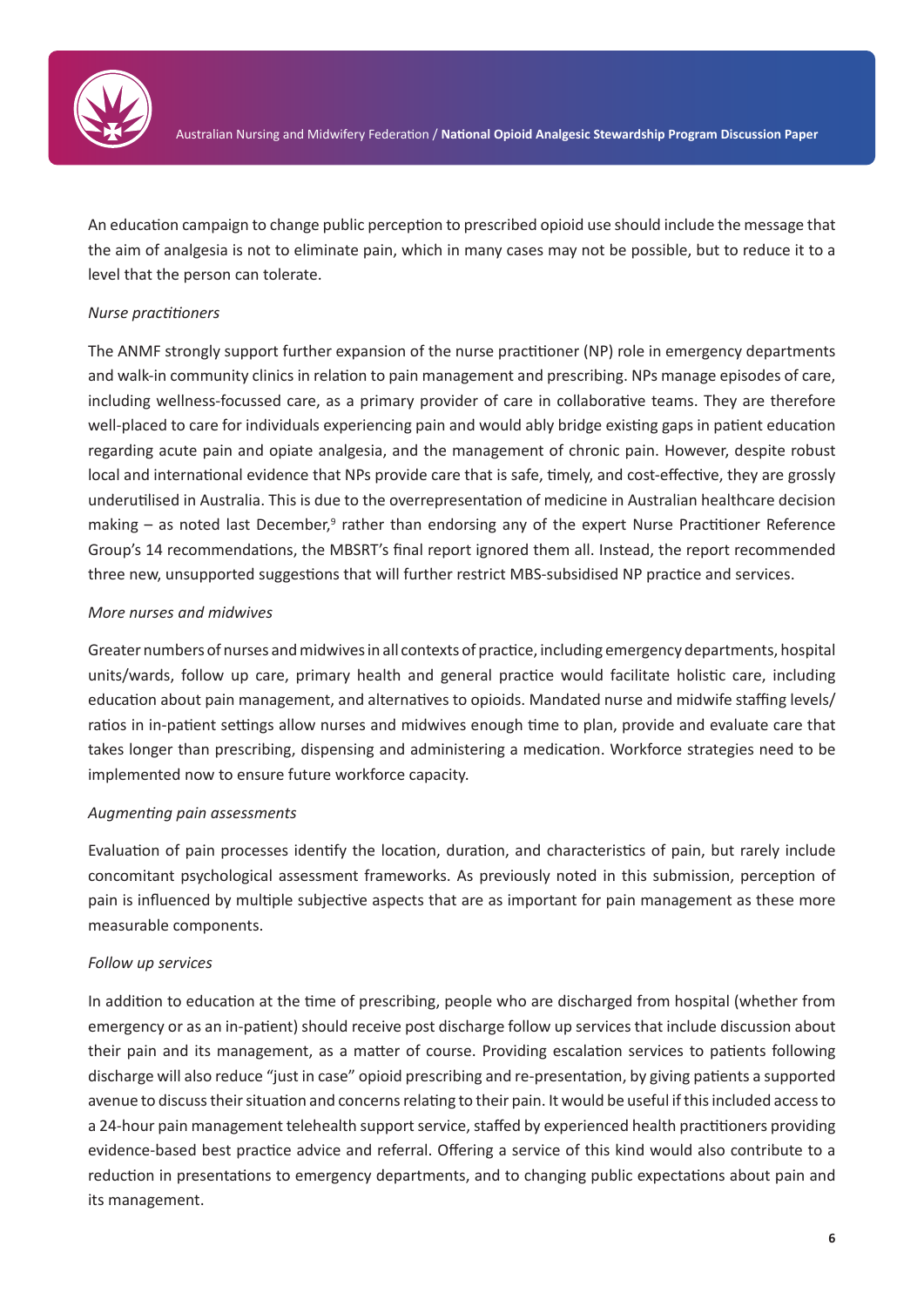

# *Clear prescribing guidelines*

National guidelines that relate to the type of presentation, along the lines of the study by Scully et al. cited on p. 23 of the discussion paper would further assist prescribers to determine the most appropriate dose and duration of opioids for each patient. This would still allow individual clinical assessment that incorporates features specific to the patient, but would standardise practice in line with evidence. These guidelines should be informed by the risk factors for opioid overuse listed in Table 3 of the discussion paper (p. 24), thereby bringing prescriber's attention to populations at higher risk.

# *Health care system review*

As described above the overall design and function of the health care system is a factor in the way pain is managed. Improving patient flow through the provision of increased in and out-patient services, increased availability of community-based care services out of business hours, and greater leadership to address these overarching issues impacting on best practice, is essential.

### What doesn't work and should be done less?

Please see our response to question one.

# **4. What indicators should be used to measure progress?**

- Data demonstrating greater utilisation of nurse practitioners, particularly in emergency departments, surgical units, outpatient pain clinics, and general practice;
- Increased number of community clinics operating outside business hours;
- Higher levels of access to non-pharmacological modalities;
- Increased uptake and utilisation of My Health Record (with recognition that this data is influenced by multiple factors, and that a majority of Australians already have a My Health Record, albeit often only partially complete);<sup>10</sup>
- The implementation of real-time prescribing programs in all states and territories to better enable prescribers to evaluate the opiate knowledge of their patients, individual risk, and patterns of opiate use;
- Fewer prescriptions for opiates, measured as number of scripts, number of doses prescribed, and number of repeats; and
- Increase in unused opioids being returned to pharmacies for disposal.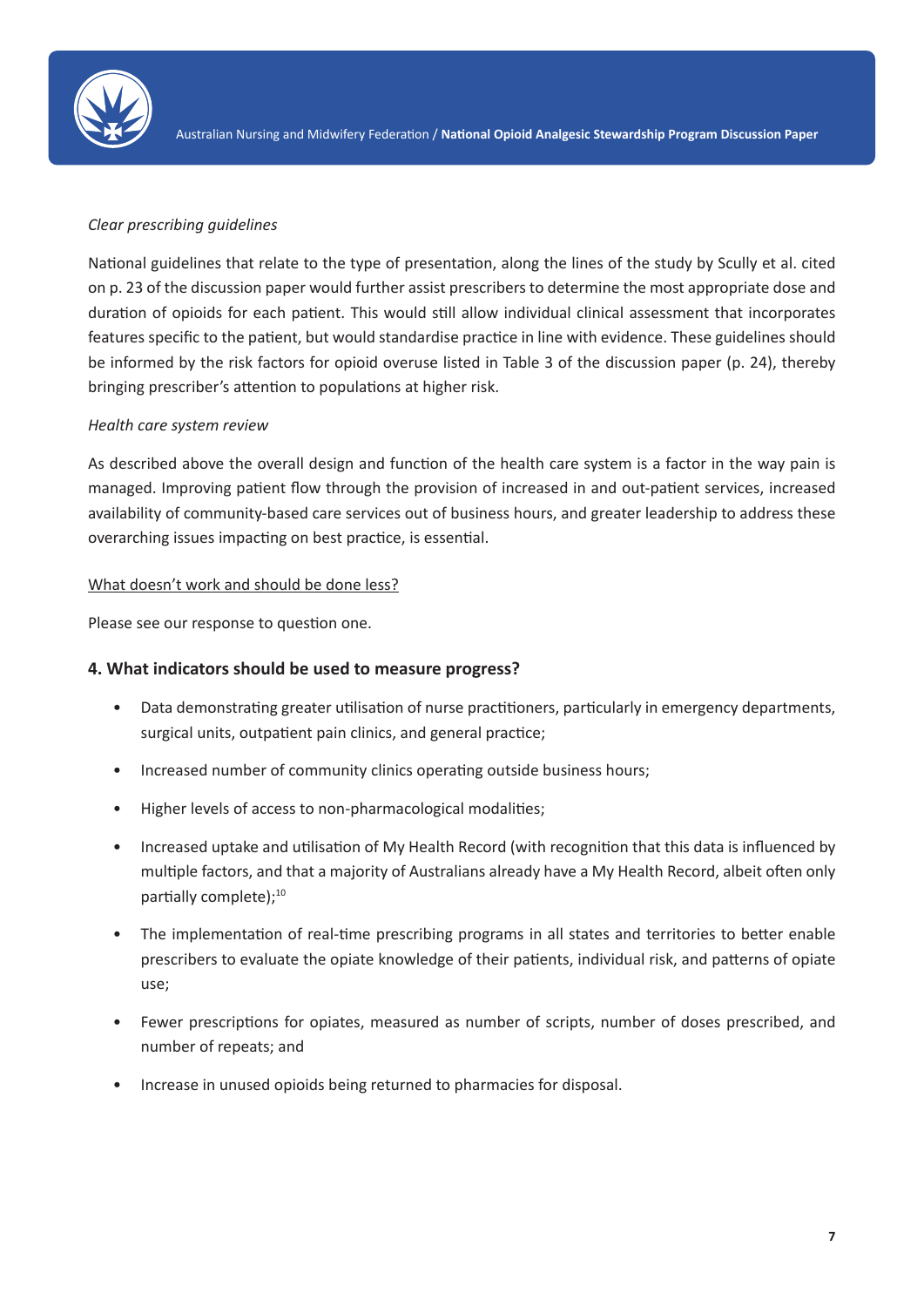

# **CONCLUSION**

Thank you for the opportunity to participate in this consultation and provide feedback on the ACSQHC *National Opioid Analgesic Stewardship Program Discussion Paper* on behalf of our membership. The Commission's Discussion Paper highlights the need for a multi-faceted and integrated approach to quality use of medicines. As nurses and midwives have a crucial role in managing and administering medicines, prescribing, providing patient education and planning care, their involvement in successful opioid stewardship is essential. The ANMF supports the work of the Commission to address opioid over use and misuse.